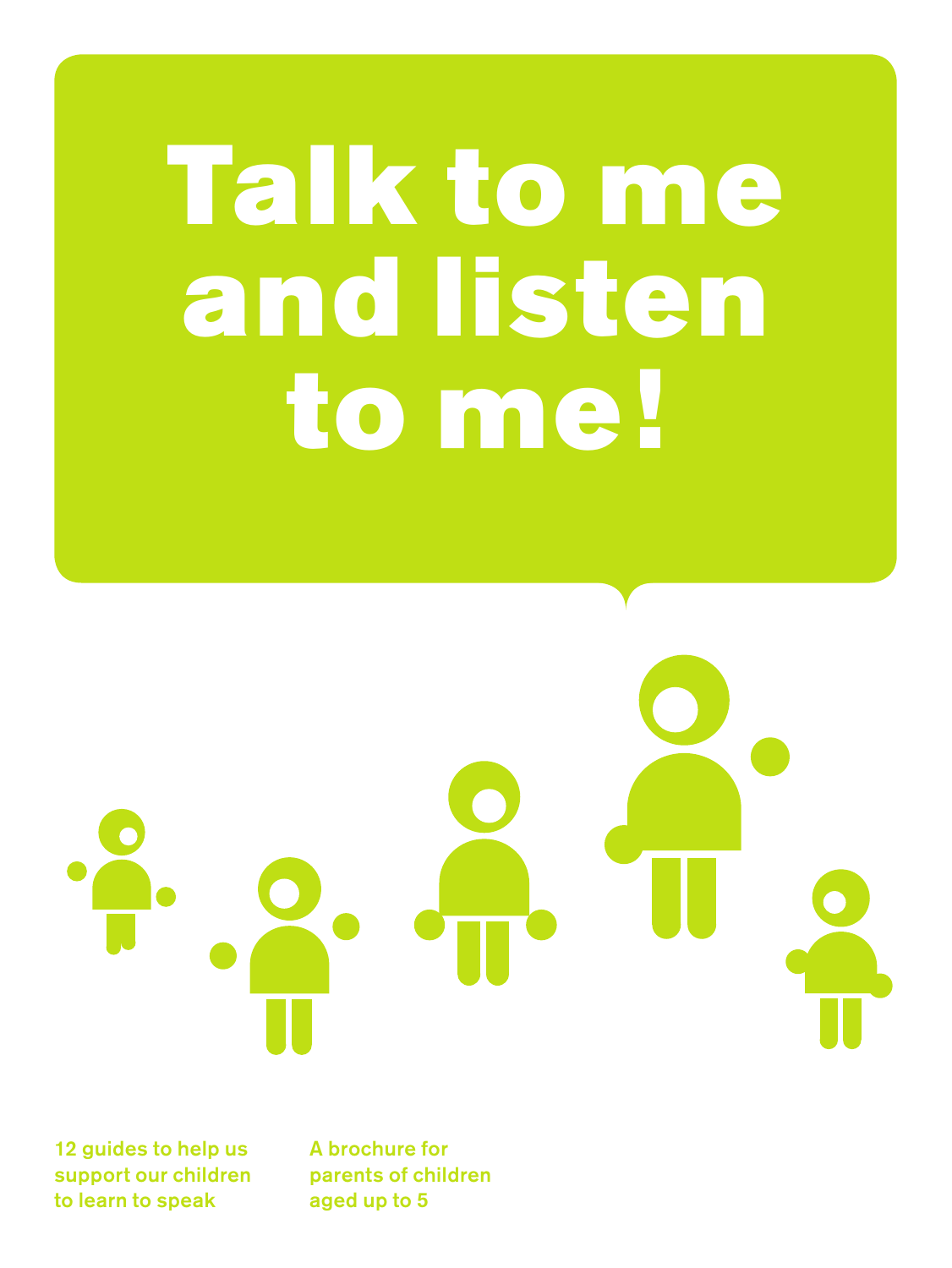#### Impressum

*Idea and Concept* © okay. Living together/Project Centre for Immigration and Integration, Vorarlberg (Verein Aktion Mitarbeit), Dornbirn (Austria) November 2008

*Content Editors*  Elisabeth Allgäuer-Hackl Gerlinde Sammer Elizabet Hintner

*Text* Elisabeth Allgäuer-Hackl Lidwina Boso

*Editor* Eva Grabherr

*The main content of this brochure originates from a 2008 programme "more speech. Early speech promotion and multilingualism – a challenge for families and institutions in primary education" commissioned by the state of Vorarlberg, Austria. Information about the programme:*  www.okay-line.at

*Authorisation and Adaptation for Switzerland* Kanton Luzern, Dienststelle Soziales und Gesellschaft (Social Services Office, canton Lucerne) Fachstelle Gesellschaftsfragen (Specialist Division for Social Questions)

*Text Adaptation* Sabine Schoch Heinz Spichtig-Bonetta

*English Translation* Anthony Page

*Graphics* Susanne Gmür, Zürich

*Supported by an integration credit from the Federal Government (BFM)*

Lucerne, May 2010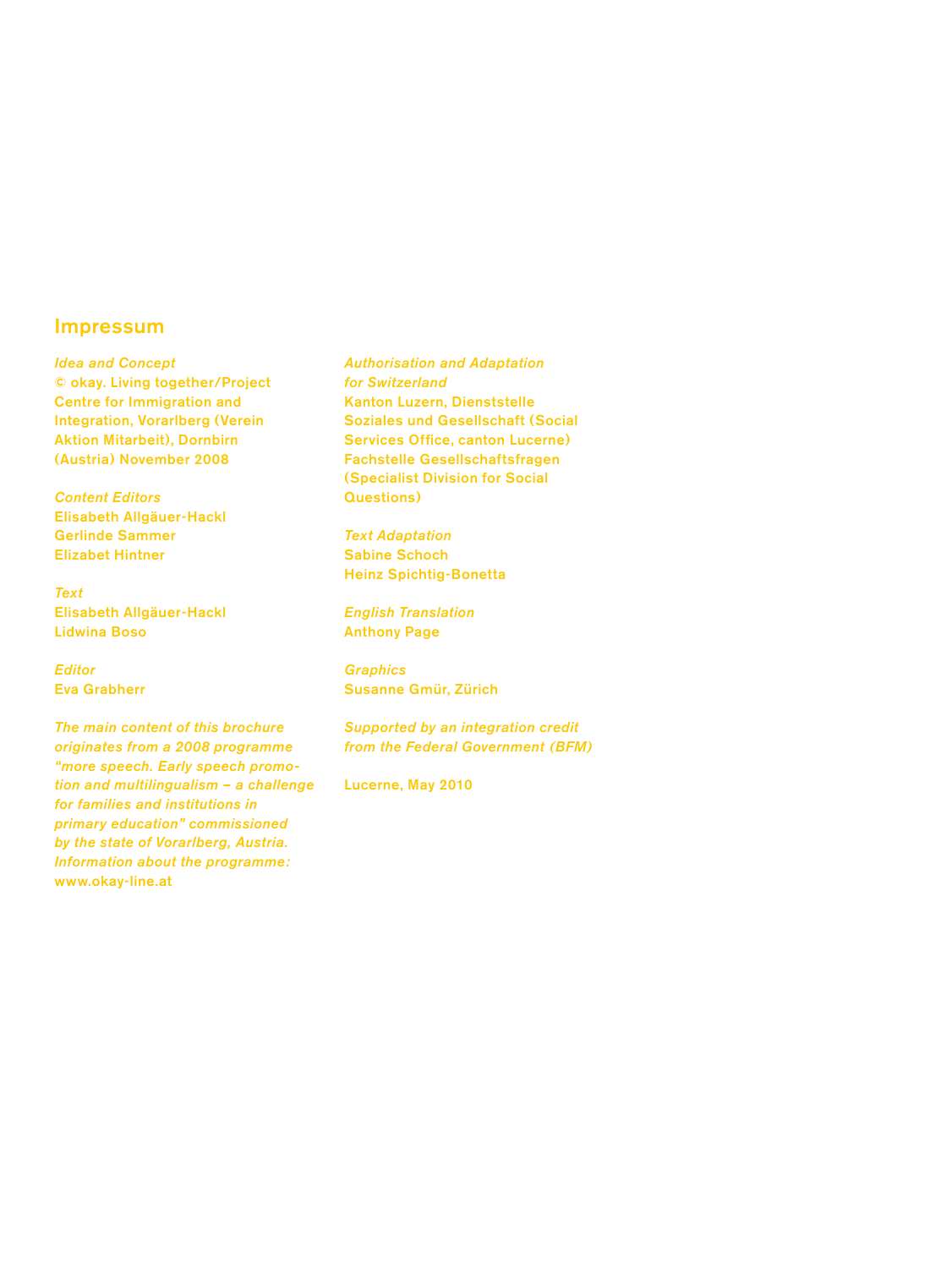### Dear Parents,

Many congratulations on the birth of your child. The long wait is over. At last you can hold your child in your arms. You have certainly received many good wishes from relations and friends. You may also have wondered how your child will make out in life and how you can best help it.

Of course, you as parents want the best for your child. Often bringing up a child presents new challenges and sometimes one feels that one cannot cope, especially when it comes to making important decisions. Most parents face such problems.

This brochure «speak to me and listen to me» should help with one important aspect namely how you can support your child in its early years to learn to speak.

The early years in a person's life are important and you as parents can help your child both to learn to speak and to learn other languages. Fluent speech and knowledge of foreign languages are both today and will also in the future be very important in our society and to obtaining a good job.

If you yourself did not grow up speaking German or you learnt it as an adult, you may wonder how you can help your child to master it. In this brochure, you will find many helpful tips and useful information how a child can grow up speaking two or three languages.

Helping children to learn to speak is no trick. You'll discover that as you read this brochure. It requires your involvement and active participation. Read it therefore more than once and keep it by you. You will keep discovering new things which will help your child's development.

We wish you lots of fun with your child!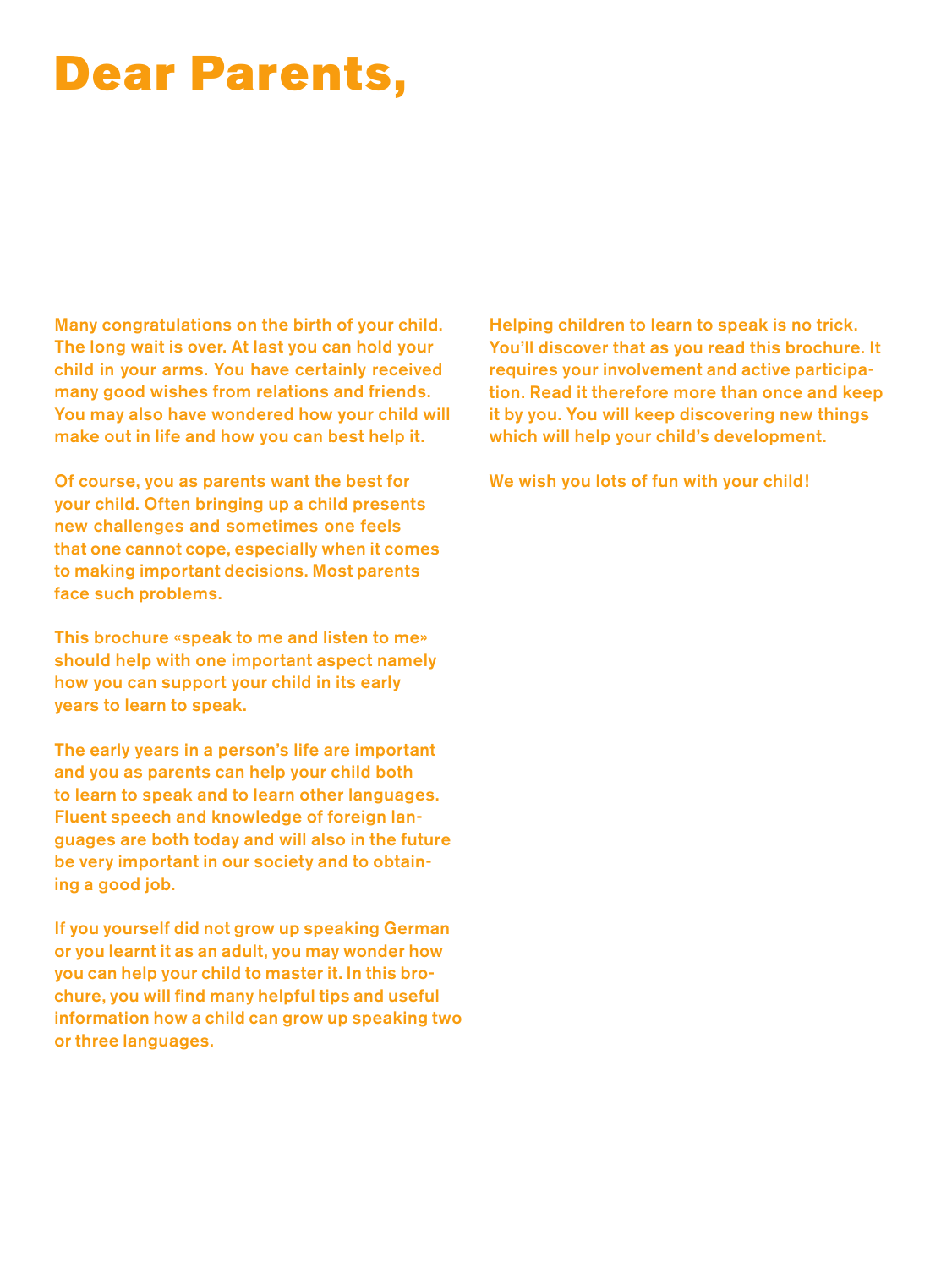### Hello, you can't see me, but I can hear you!

**Did you know, that …**

Did you know, you can help your child's<br>that ... speech development<br>even during pregnancy? **speech development even during pregnancy?**

#### *What do the experts say?*

Already in the fourth month of pregnancy, a child notices voices, especially that of its mother.

The melody of the mother's language influences a child before it is born. Also it notices music and noises whilst still in the womb.

Parents are the most important models for their children in their early years. It is therefore important to think about which language or languages parents will use to communicate with their child even as early as during pregnancy.

#### *Everyday tips: What you can do for your child!*

Describe to the child your world during your pregnancy. Tell it what moves you.

The following thoughts will help you to decide which language or languages you will want to speak to your child at home:

Speak to your child in the language you feel most comfortable with and that you command best. You can give your child the largest vocabulary in this language which will provide a solid basis for all the other languages that it will learn later in life.

If you as parents speak different languages well, this is a valuable start for your child. Each parent should speak his or her native tongue with the child which now has two speech models to copy.

Regardless of which language you decide to use at home, it is most important that your child learns the local language, German. It needs

good German to feel at home here, to make friends and to get a good education. Your child will be able to learn German well even if you speak another language at home.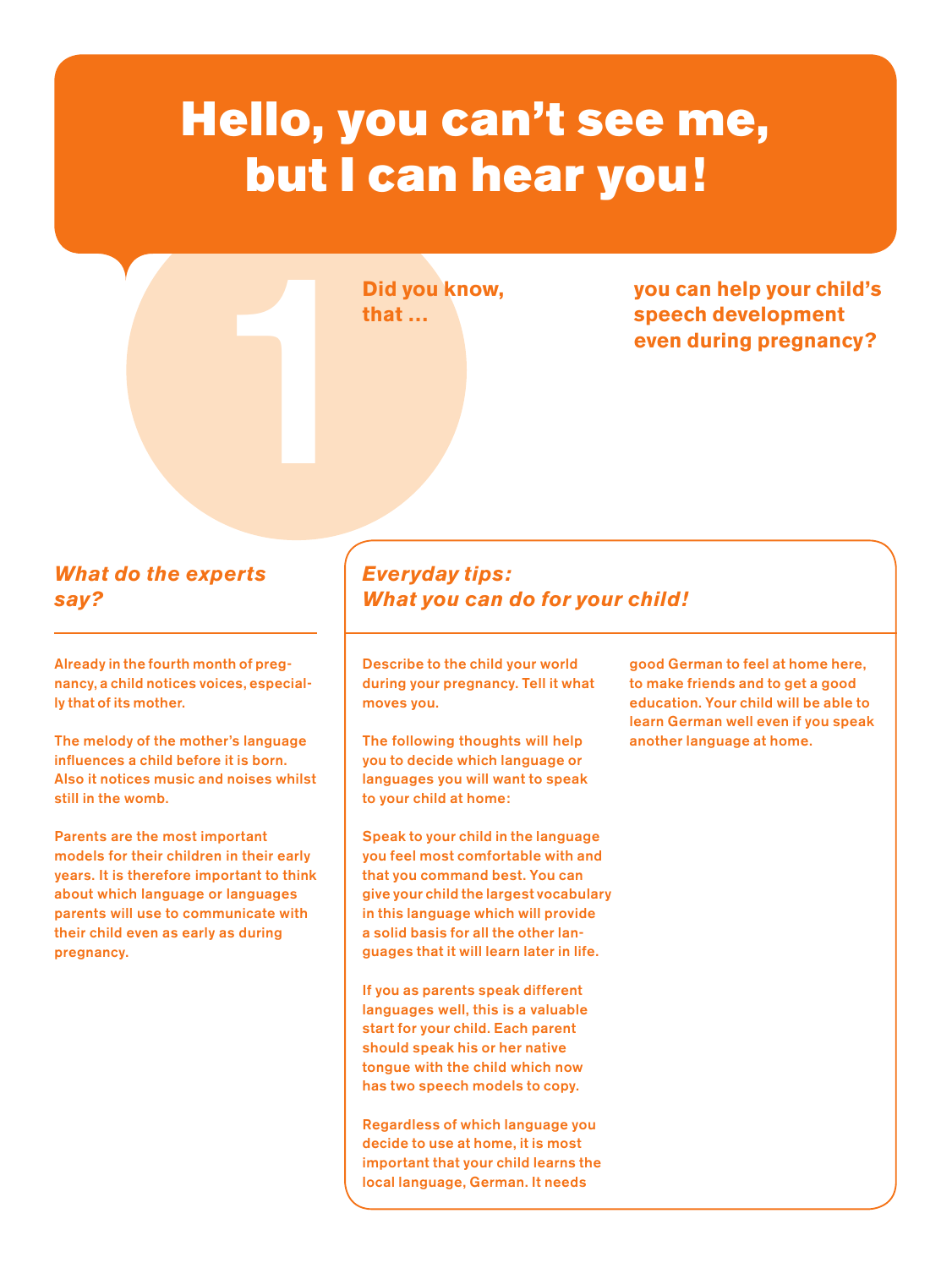### Mummy's language is okay! – Daddy's language is okay!

#### **Did you know, that …**

**your child can learn the most when you speak to it in your native tongue?**

#### *What do the experts say?*

In general, including speech development, a good emotional relationship is an important foundation. The child can feel it when the parents speak to it in a language that they feel comfortable with.

The better the language spoken by the parents and imparted to the child, the better it is for its speech development.

The best basis to learn a second language is to speak the mother tongue fluently. Every language contains knowledge about the world that we can impart to our child through our speech.

#### *Everyday tips: What you can do for your child!*

Talk to the child in the language or dialect that you command best.

Speak a lot to your child and make time for it also to talk.

Stories, songs and children's games from your own country tell the child something about you and your native land. This is important because children need these roots.

Encourage your child to explore other languages. Be a good example! If you show a positive attitude to talking, to learning other languages, to cultivating your own language and to German, this will be transferred to your child.

2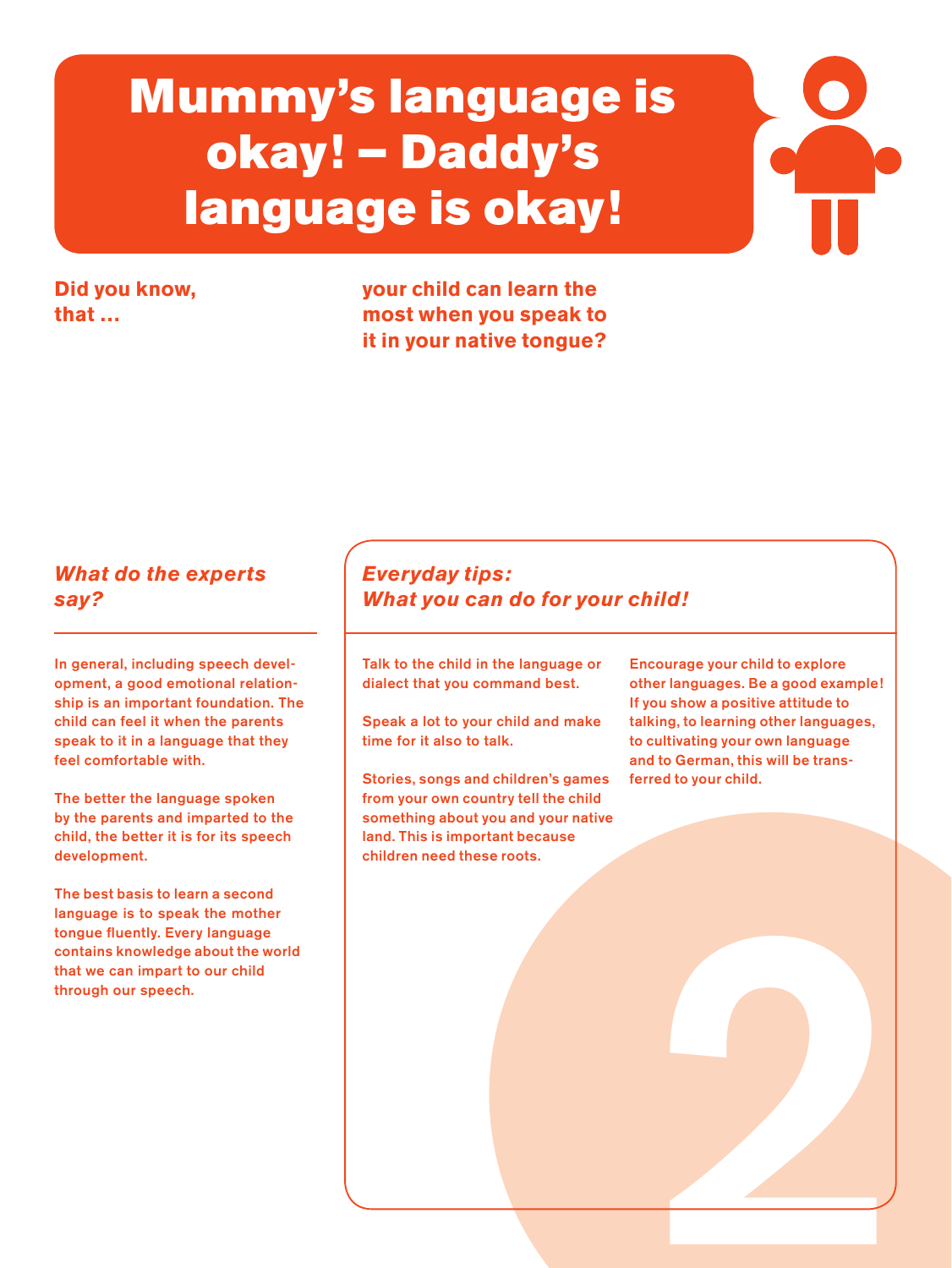### I am loveable as I am!

#### **Did you know, that …**

#### *What do the experts say?*

A child needs the loving attention of its parents for its development in general and learning to speak in particular. It must experience and sense that it is loved and accepted to develop its selfconfidence. This assurance is the key to its development.

A child also needs security. It must learn that sometimes parents have no time and cannot at once listen to it but that it will later gain their attention. It must learn why something must be done or is not possible.

**self-confidence is the best basis for the speech development of your child?** 

*Everyday tips: What you can do for your child!*

The daily routine offers many possibilities to communicate with your child and to join in conversations. You can and should begin on the first day of its life.

Explain to it what you are doing. React to its sounds and show your pleasure.

Don't put off your child to an undefined time. That makes it uncertain. Keep the promises that you make to it.

3 Listen to your child, talk to it and praise it! Let your child relate what it has experienced. Let it speak and don't interrupt it.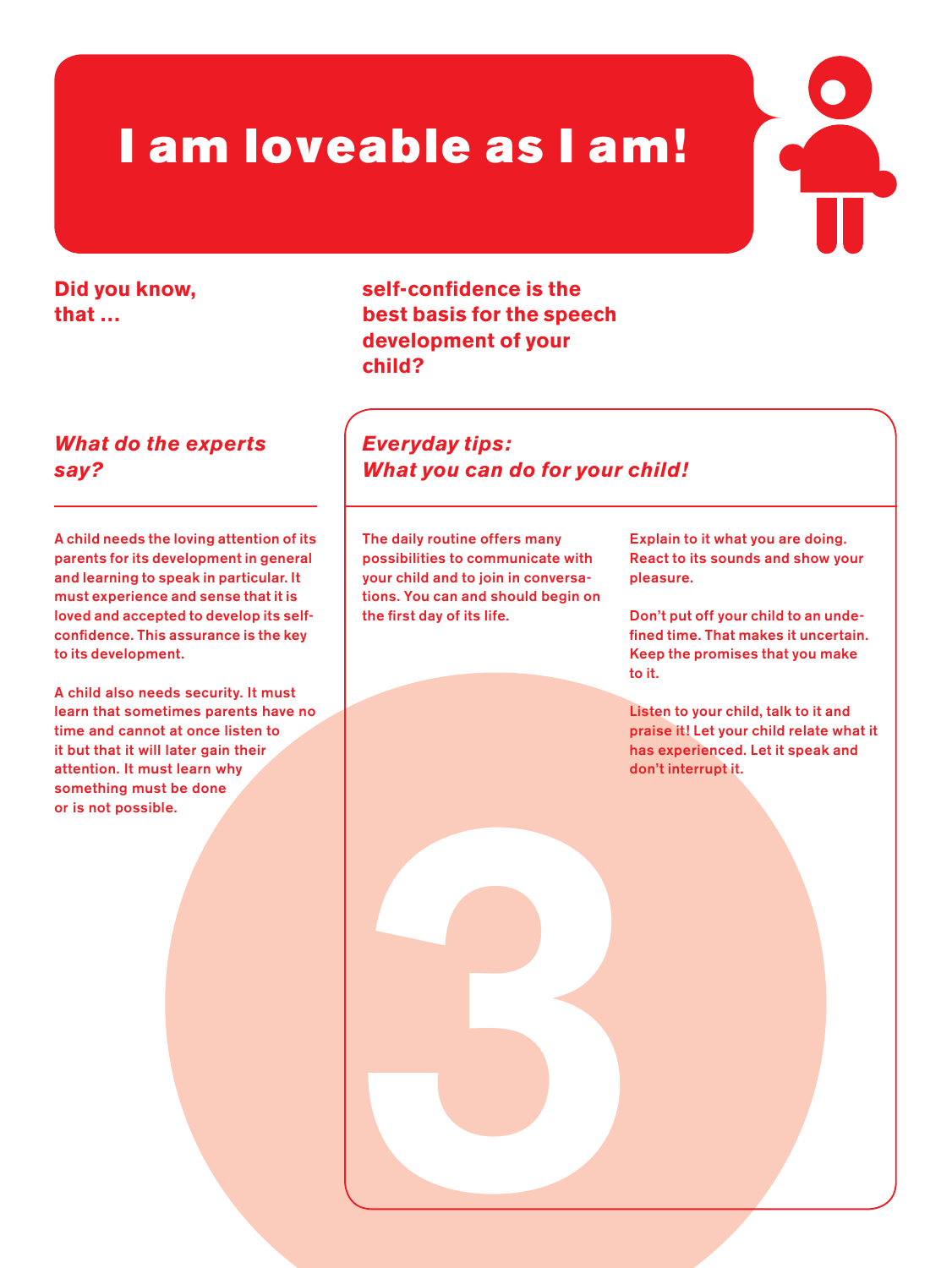## There is room in my head for two or more languages!

**Did you know, that …**

**it is not too much for a child to grow up bi- or multilingual?**

#### *What do the experts say?*

Children have no problem growing up with two or more languages – millions of children live in countries where more languages are used everyday. The development of a child is not retarded by this.

Multilingual children develop like monolingual ones i.e. differently. Some begin to speak when very young, others later, some talk a lot, others less.

The development of speech is dynamic in a child. It is always learning something new and integrating it with the old. Mixing the different languages belongs to this development.

Special attention and a consultation with a doctor or expert is only necessary when a child makes no further progress or stops talking.

If children grow up monolingual, they need special support in all languages. Parents can help it to succeed in many different ways.

*4*<br>Allen your designations *Everyday tips: What you can do for your child!*

Let us suppose that you bring up your child using your mother tongue e.g. Turkish, Bosnian/Croatian/ Serbian, Kurdish, Russian, Spanish…, and the language in your neighbourhood is German.

You talk to your child in your own language. Establish and maintain contact with your neighbours who speak German. Encourage your child to make German-speaking friends. Send your child to a play group or kindergarten. This promotes its development. The sooner it makes contacts with Germanspeaking children, the sooner and easier it is for the child to learn the second language.

Do both of you parents speak two languages well? In this case, the child has the possibility to learn a «mummy language» and a «daddy language». Take care to establish clear speech rules. This is especially important for small children. Mummy speaks her «mummy language» and the father his «daddy language». This enables the child to connect each language with a specific person. It also helps it to separate the languages clearly.

(Which language to use can also be selected according to the situation: in everyday circumstances one language can be used whilst at meals or doing the homework or the «good night stories» the other one. This is called «creating language islands».)

Whether your child grows up speaking one, two or three languages, it is important that you often talk to it, that you are good and patient listeners and that you praise it!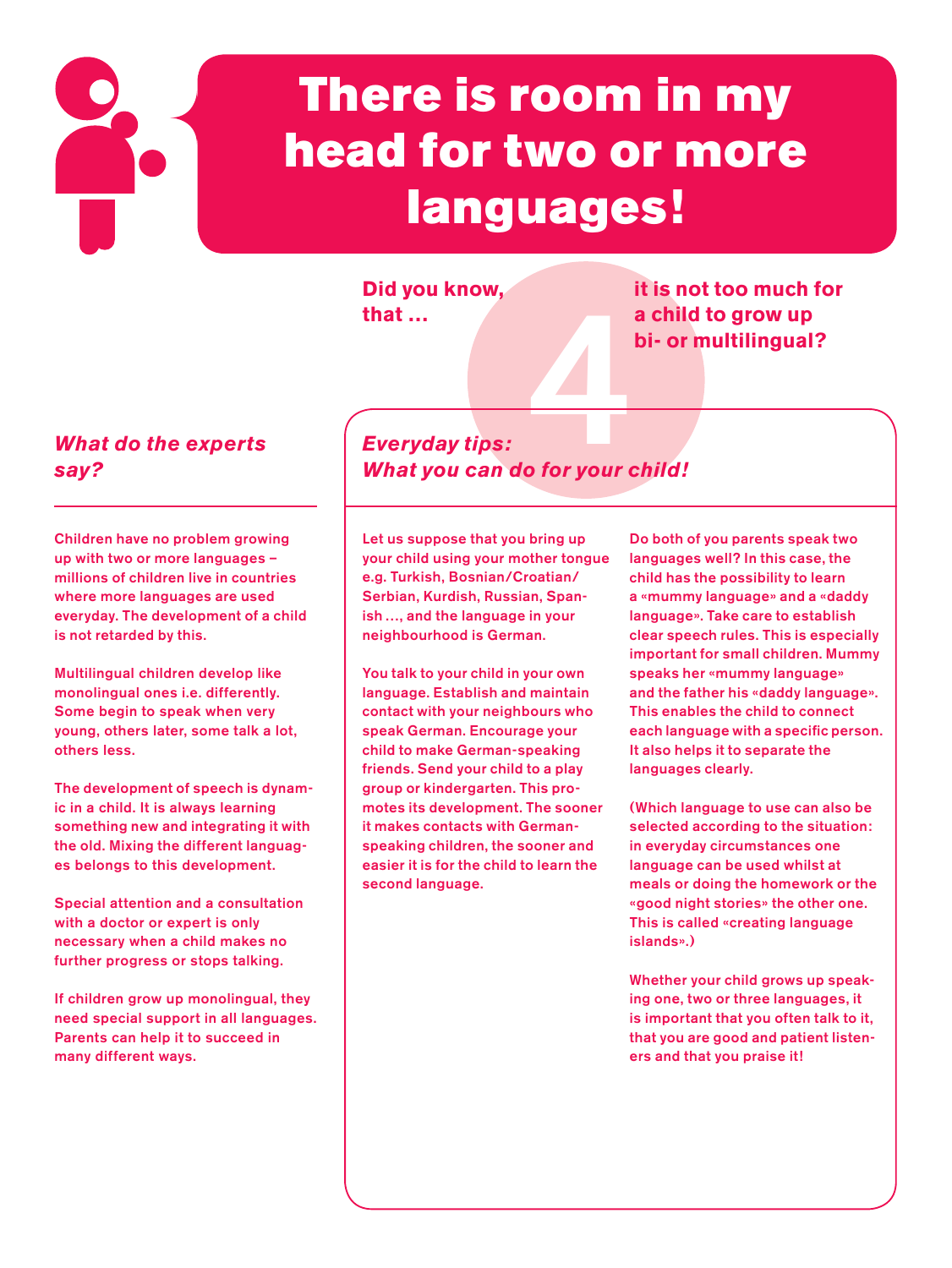

### Talk to me and listen to me!

**Did you know, that …**

**only children that have good hearing learn to speak well? Have you incidentally noticed that a child reacts more quickly to higher tones?**

#### *What do the experts say?*

Good hearing is a condition for good speaking. A healthy baby should after six months increasingly babble, make sounds and «speak» to itself, otherwise its hearing should be tested.

Even babies with poor hearing make sounds in their first months but this diminishes with time.

Speaking in a somewhat higher voice provokes the attention of an infant. This can induce the first laugh even at an early stage.

#### *Everyday tips: What you can do for your child!*

Observe your child carefully especially after its sixth month. Does it react to sounds? Does it turn its head when you call it?

Music boxes and rattles are particularly suitable to arouse the baby's attention.

5

Talk often and a lot with your baby so that you can notice whether it hears well.

Imitate the sounds and babbles that your baby makes. Tell even a young infant what you are doing. Songs and rhymes are particularly loved by all children.

Get your baby or young child checked after any ear infection; go to a parents advisory office in your commune or to your doctor.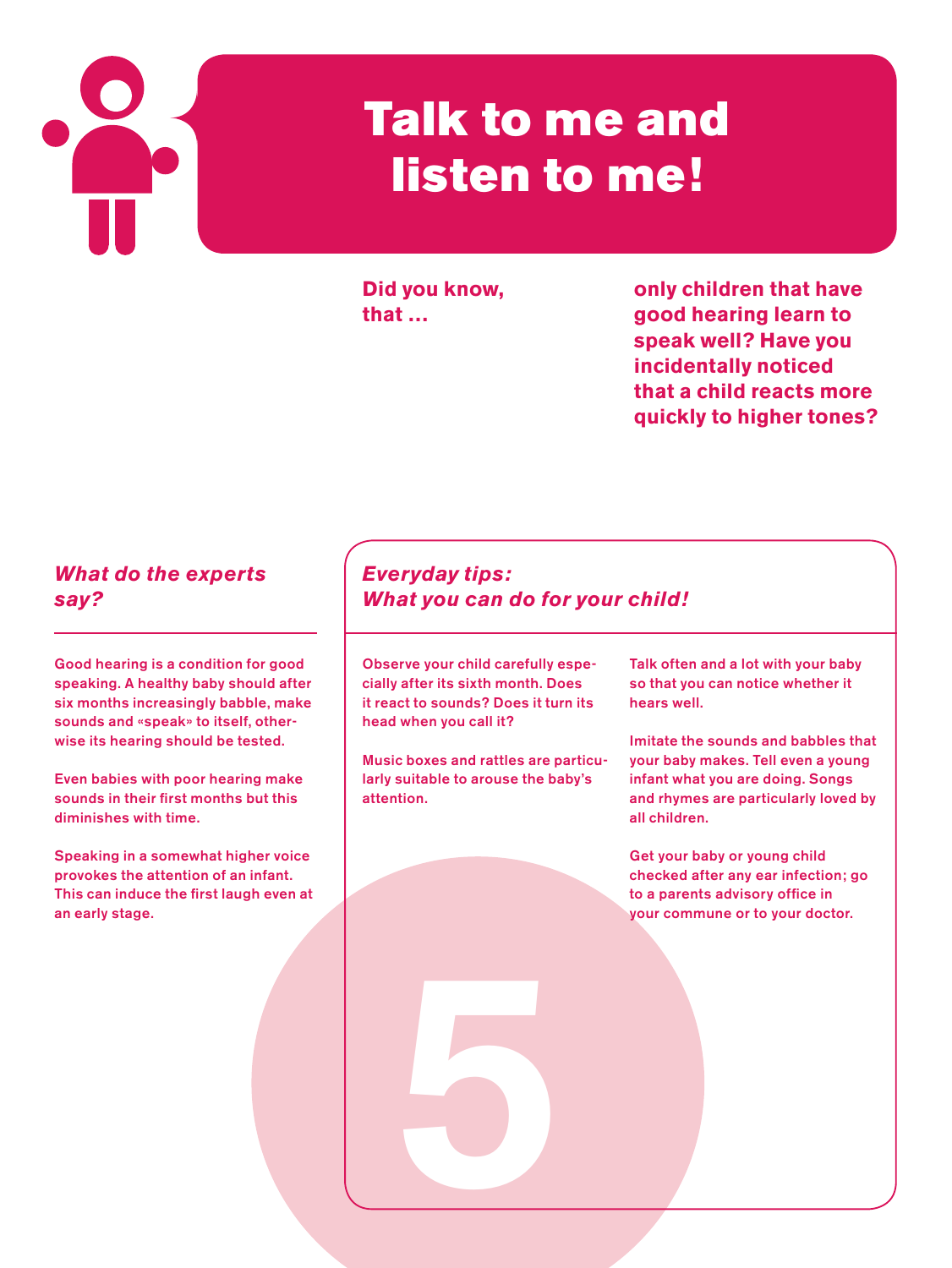### I'll do it myself!

**Did you know, that …**

**speech is learnt with all the senses? Not only is hearing important but also touching, seeing, experiencing, handling, …**

#### *What do the experts say?*

Hearing, seeing, touching, movement, grasping, noticing movement, experiencing gravity and much more help a baby to experience and so to understand. These help to develop its emotional, mental and social abilities as well as its speech.

Your baby understands what «smooth» or «rough» means, when it can hold objects. It learns «sweet» and «sour» when it can taste food. It can learn about corners and edges when it can crawl. In this way it can build up mental concepts associated with words.

#### *Everyday tips: What you can do for your child!*

Take your baby in your arms and let it enjoy being cuddled.

Let your baby grasp objects, hold them and let them go! Give it something to bite! Let it gain as much experience as possible by itself!

6

When it is somewhat older, let it try out as many activities as possible: crawling at home, on the play ground or in the garden, walking, playing with sand and water, calling out and singing, helping with the cooking, laying the table, digging in the garden, planting out. This helps to make the child independent early on and will later make school easier.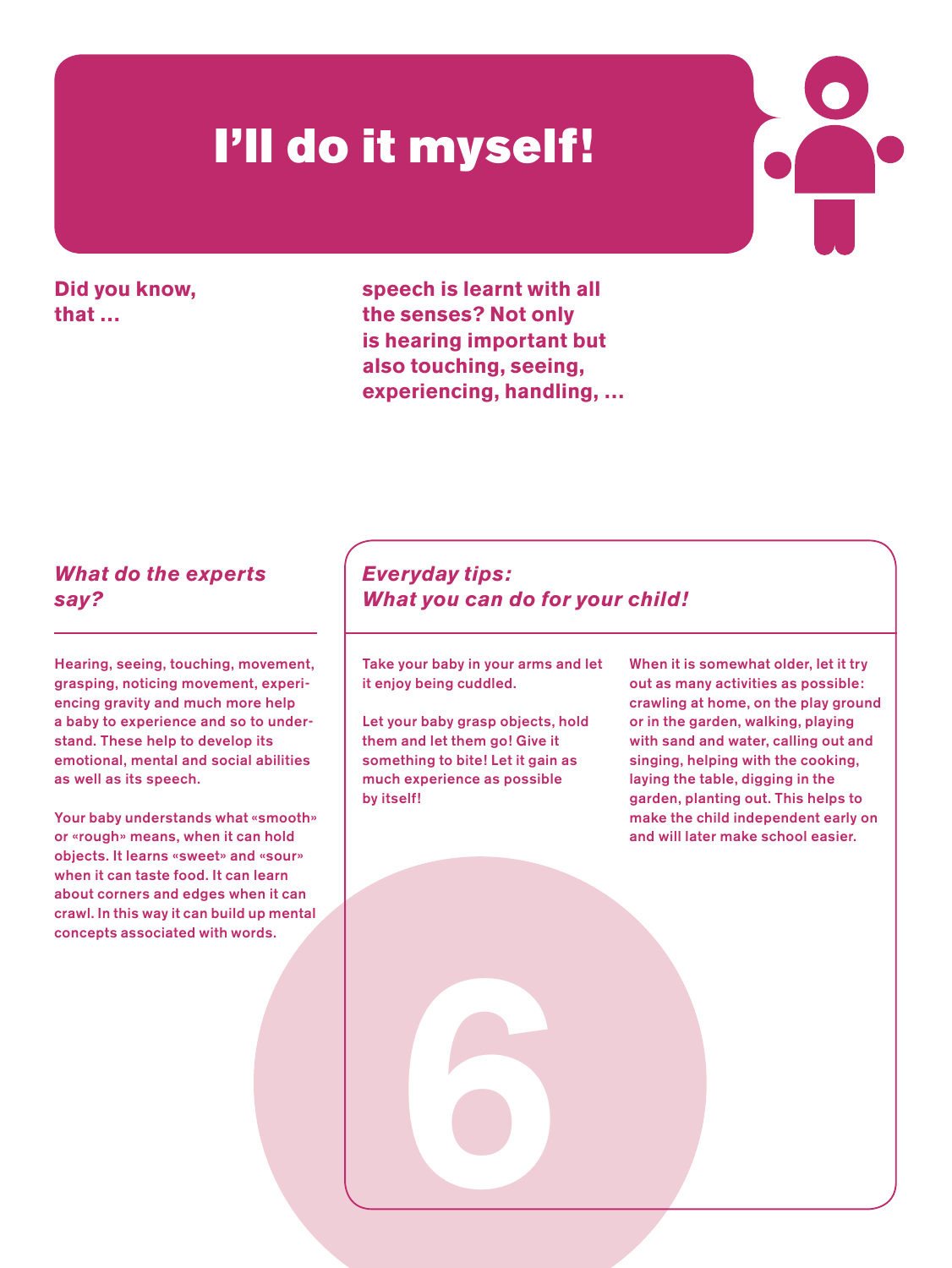

### I can do more than you thougth!

**Did you know, that …**

**there is a connection between movement, play, a healthy diet, sound teeth free of caries and speech development of a child?**

7

#### *What do the experts say?*

Children need the experience of playing and moving. To promote speaking, the child needs lots of exercise. It should be allowed to walk, run, jump, dance, … Speech and movement belong together.

If a child's movements, especially fine finger movement, is made more precise by play, then the mouth and tongue movements will also become more exact.

The teeth should be set correctly so that the child learns to speak properly. Clear diction is part of good knowledge of a language.

#### *Everyday tips: What you can do for your child!*

Let your child walk along low walls, eat with its fingers, drink through a straw, blow cotton balls, … Go often to the play ground and into Nature. Make things with your child and let it handle the scissors. When you are there, nothing bad can happen. This enables the child to learn precise movements and it can develop its imagination.

Make sure that the teeth are growing straight. Only let your child suck a dummy until it is three.

A healthy diet and something to bite between its teeth is important.

Your child should drink no sweetened drinks. Don't let it get used to such drinks!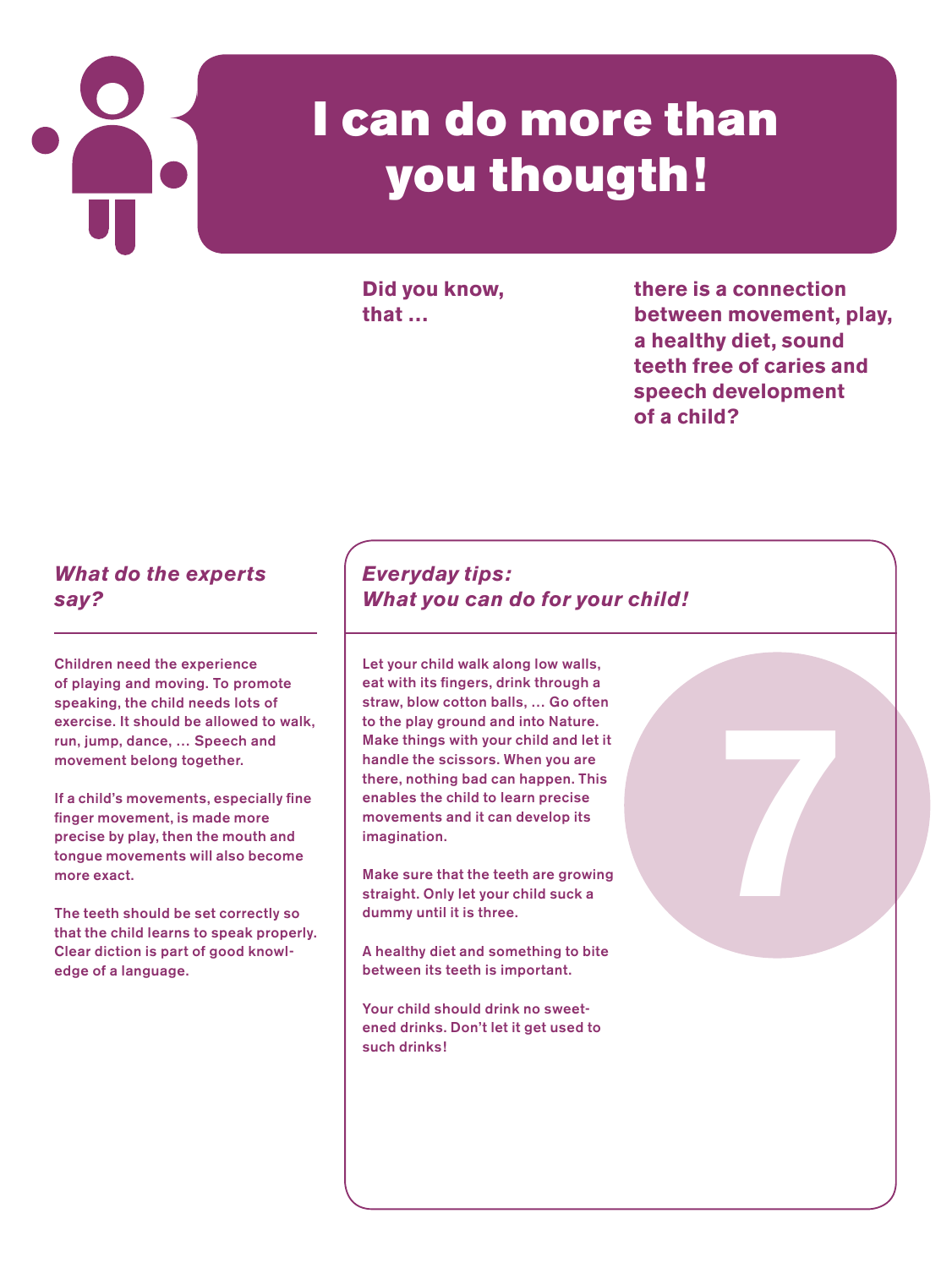### Will you play with me?

**Did you know, that …**

**playing and talking together each day bring enormous progress in the development of speech?**

#### *What do the experts say?*

The more you occupy your child, playing and speaking, the more the brain can form structures and networks. These structures and networks are decisive in speech development and later learning at school.

Regular hearing and speaking in one or more languages helps the child to find out the rules of each language. The child learns words, the grammar and to communicate properly with others. It needs constant «nourishment» in each language and should therefore hear and speak as much as possible.

#### *Everyday tips: What you can do for your child!*

Position yourself at the eye level of your child. Speak directly to and with it – for at least a quarter of an hour each day!

Talk to it about the daily activities – e.g. when taking off its shoes or jacket, giving it tea, going to bed, … instructions and orders are not enough!

8

Use variable language so that your child can develop a good vocabulary, (for example use different words to describe something: lovely, beautiful, good, …)

Rhymes and songs are wonderful sources for children of all ages to improve their vocabulary. If you can't remember your childhood rhymes and songs, ask your parents or older relations or get them out of a book. Or make up your own rhymes and stories.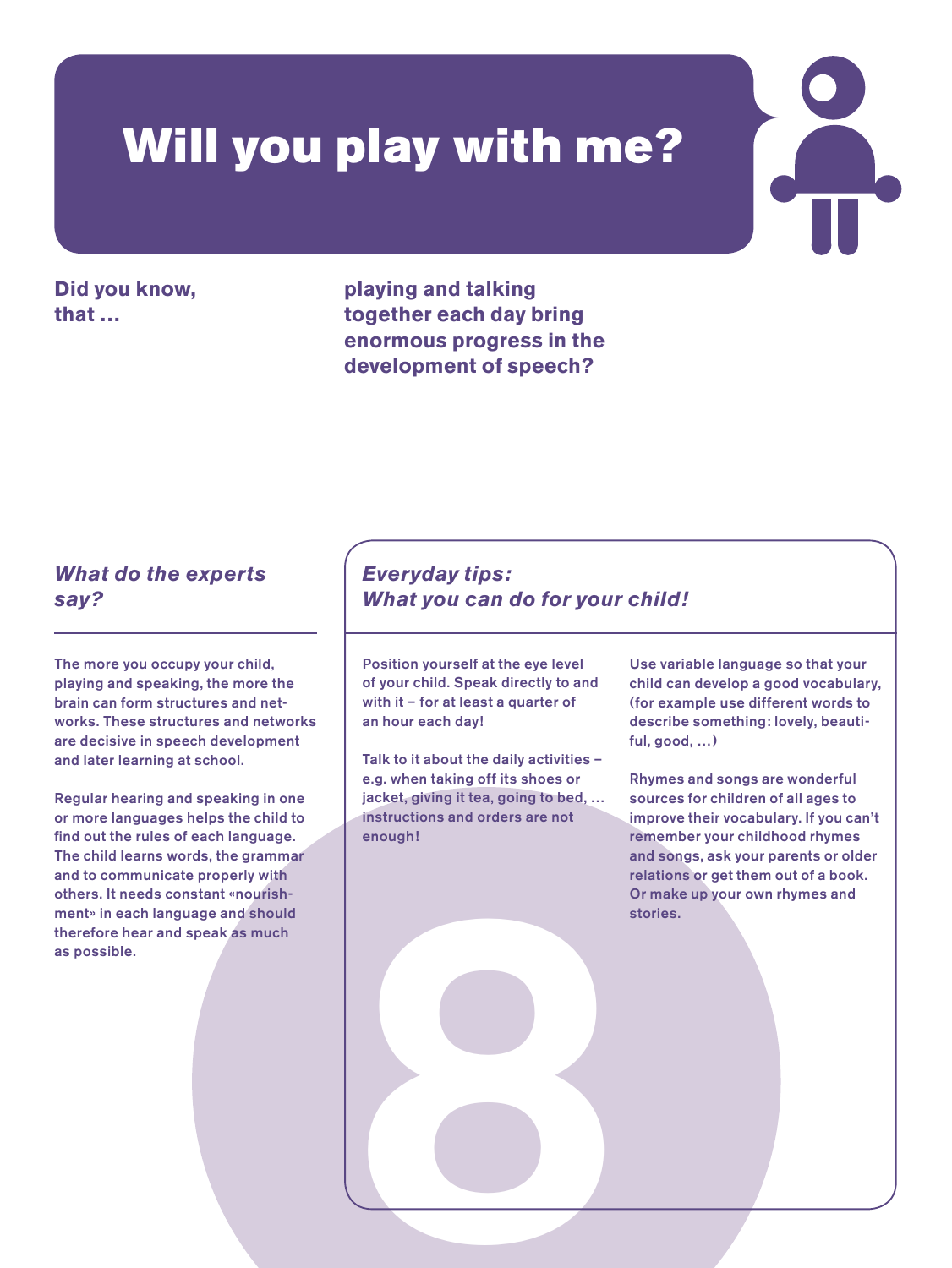### Just let me talk!

**Did you know, that …**

**one shouldn't constantly correct a child and make it repeat what you have just said?**

#### *What do the experts say?*

Correcting reduces the joy of talking. The most effective technique is «corrected repetition».

Children don't always show all that they can do. Often, they understand a lot but speak only a little. They need time, like seeds do to come up.

If children grow up with two languages, it is possible that one will be better than the other. This can change later in life depending on the circumstances which language may make one more relevant. For example, bilingual children may suppress their mother tongue if they go to a German-speaking kindergarten and German-speaking friends are important to them.

#### *Everyday tips: What you can do for your child!*

If your child says something incorrectly, casually repeat the word or sentence correctly. Don't make the child repeat it after you.

Don't insist on the child using a new word straight away.

Be patient! Talk to the child in your own language even when it replies in another one. If a child grows up with two languages, it can sometimes happen that it doesn't use one for some time.

If your child is going through such a phase, doesn't apply any pressure – simply give it as many opportunities as possible to use both languages actively. This is right way to do it.

9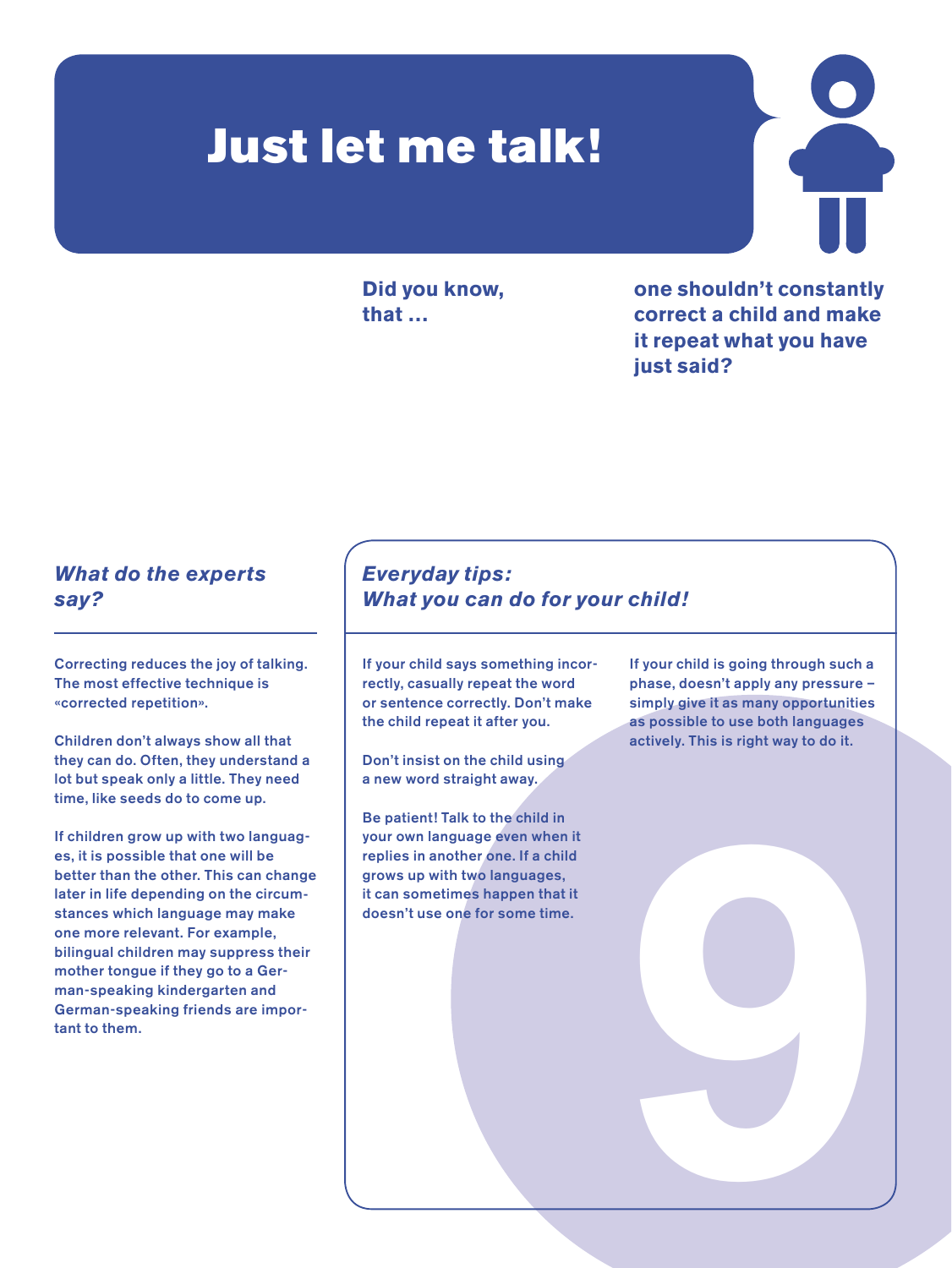### Will you continue reading the story today?

#### **Did you know, that …**



**reading out loud and talking about it are very important forms of promoting speech and preparing your child for school?**

#### *What do the experts say?*

Scientific investigations show that reading out loud in its first year has a positive affect on the speech development of a child.

Reading out loud and telling stories increase the vocabulary of a child. You create a good basis for both reading and writing since the written word may be different from the spoken language and reading out loud teaches the child the words of the written language.

Children who listen to stories and can tell them later learn a lot that is useful to them when they go to school: e.g. they learn to listen, to concentrate and remember things, learn new words, new types of sentence and much more.

#### *Everyday tips: What you can do for your child!*

Read to your child every day from picture and story books, in the language or languages that you speak at home.

You can borrow books in different languages from many libraries. Ask at your local library if they have any books in your mother tongue.

Children love rituals! Your child too! The good night stories can become a ritual. Children like to hear the same story again and again until they understand all of it and know it by heart. Encourage your child to repeat the story, for example by asking motivating questions.

Even when your German is not so good, you can read out of German picture books.

Grandparents and other trusted persons are also good listeners and story-tellers.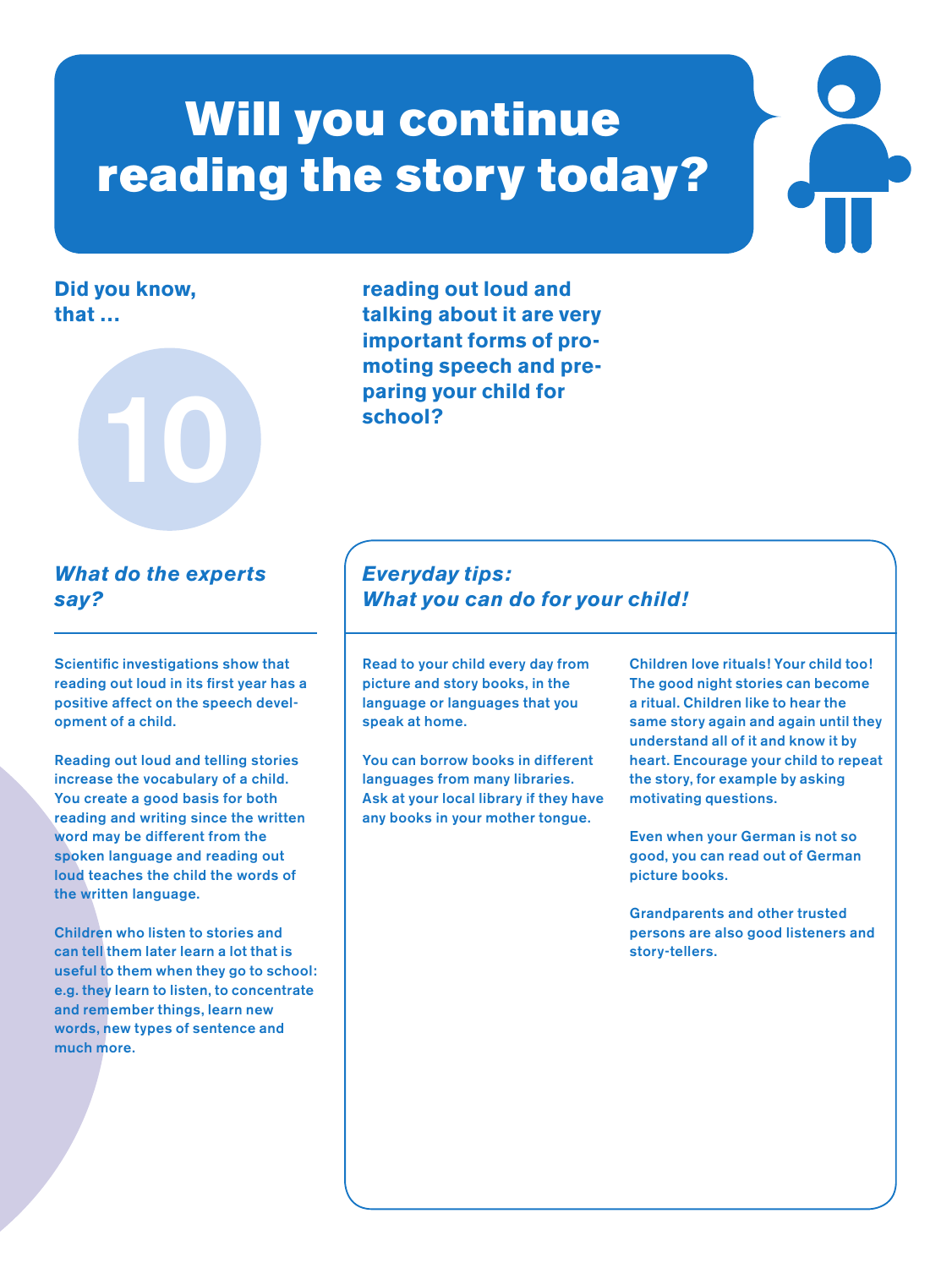## Television? No thanks! It is much nicer when mummy and daddy play with me!

#### **Did you know, that …**

**children learn best when playing with others and not alone on the computer or watching television?**

#### *What do the experts say?*

To learn to speak, children must not only hear the spoken sounds but also their significance: they must understand what is said.

A child learns to speak only from direct contact with other persons such as their parents, siblings and later with friends.

Good children's films when watched with the parents are worthwhile. Watching television or playing computer games for hours damage children and they learn practically nothing.

#### *Everyday tips: What you can do for your child!*

Let your child take part in the daily routine.

Everyday tips:<br>
What you can do for your child!<br>
Children must not<br>
the your child take part in the daily<br>
then sounds but also<br>
the children sounds but and the children.<br>
Cive it the chance to understand interestant<br>
noth Give it the chance to understand new words. Helping with cooking or baking, playing with water, sand and stones or modelling clay are more suitable ways to support the child than watching television.

When your child watches TV, you should select a film and talk to it about the action. The child will then understand it better and will learn some new words.

You can borrow many good games from libraries. This enables you to wring the changes for a modest outlay and offer new inspirations.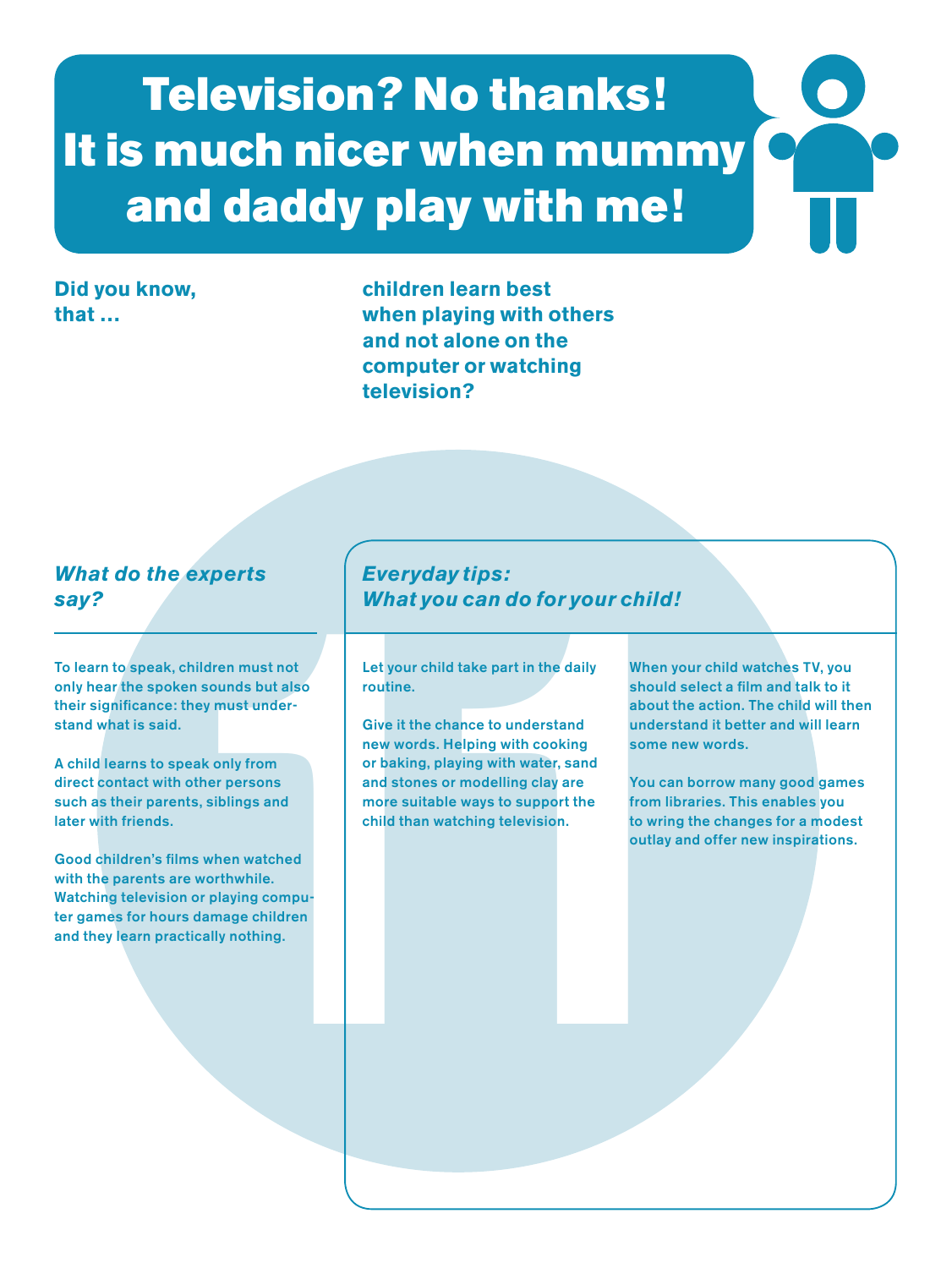

### I want to be with other children!

**Did you know, that …**

**children can learn good German when they make German-speaking friends early in their lives or go to a play group or kindergarten?**

#### *What do the experts say?*

Good German is important for your child: for its life, well-being in school and for getting a good job.

To learn good German, your child needs various possibilities to hear and speak the language and to be well motivated. Friends who speak German well are a very good motivation.

Regular participation in a play group or kindergarten from their third year gives the child time to consolidate its German and so be well prepared for starting school. Even when you don't speak German at home, your child can learn the language when it has such an opportunity.

#### *Everyday tips: What you can do for your child!*

Encourage your child to visit its friends or to invite them to your home. Normally, children learn the language that they need for everyday use very quickly.

Register your child in a play group when it is two and a half to three. Most children are mature enough at this age and look forward to making new friends and taking part in games and activities with other children.

12

Earlier attendance at a day nursery is also to be recommended when you need to for work reasons or you decide to for educational purposes.

When you speak another language than German at home, you can prepare your child by introducing some words and expressions that will be useful to it in a playful fashion. Try to awaken its curiosity.

Convey to it how wonderful it is to be able to speak several languages.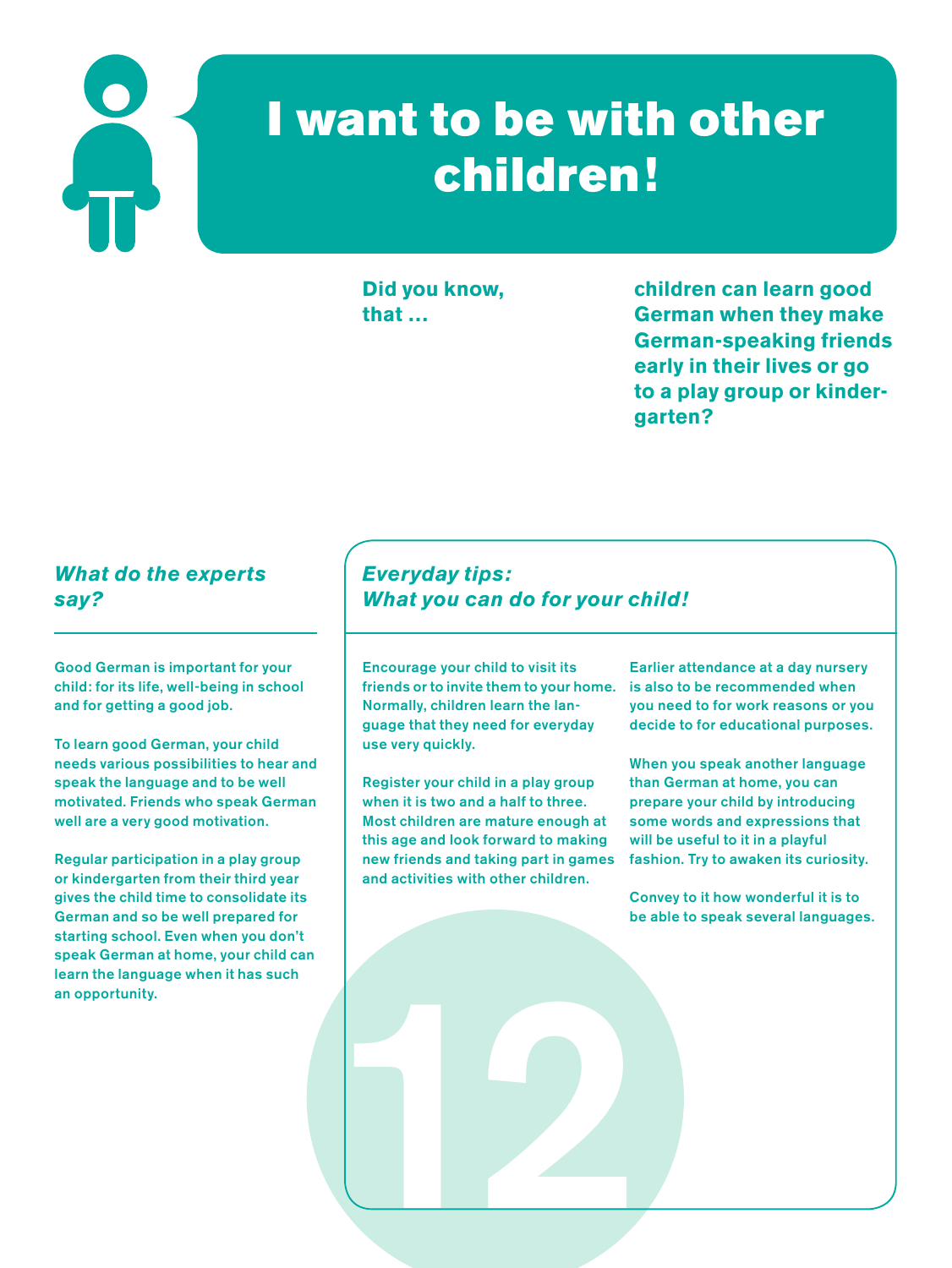

### What we wish to emphasise …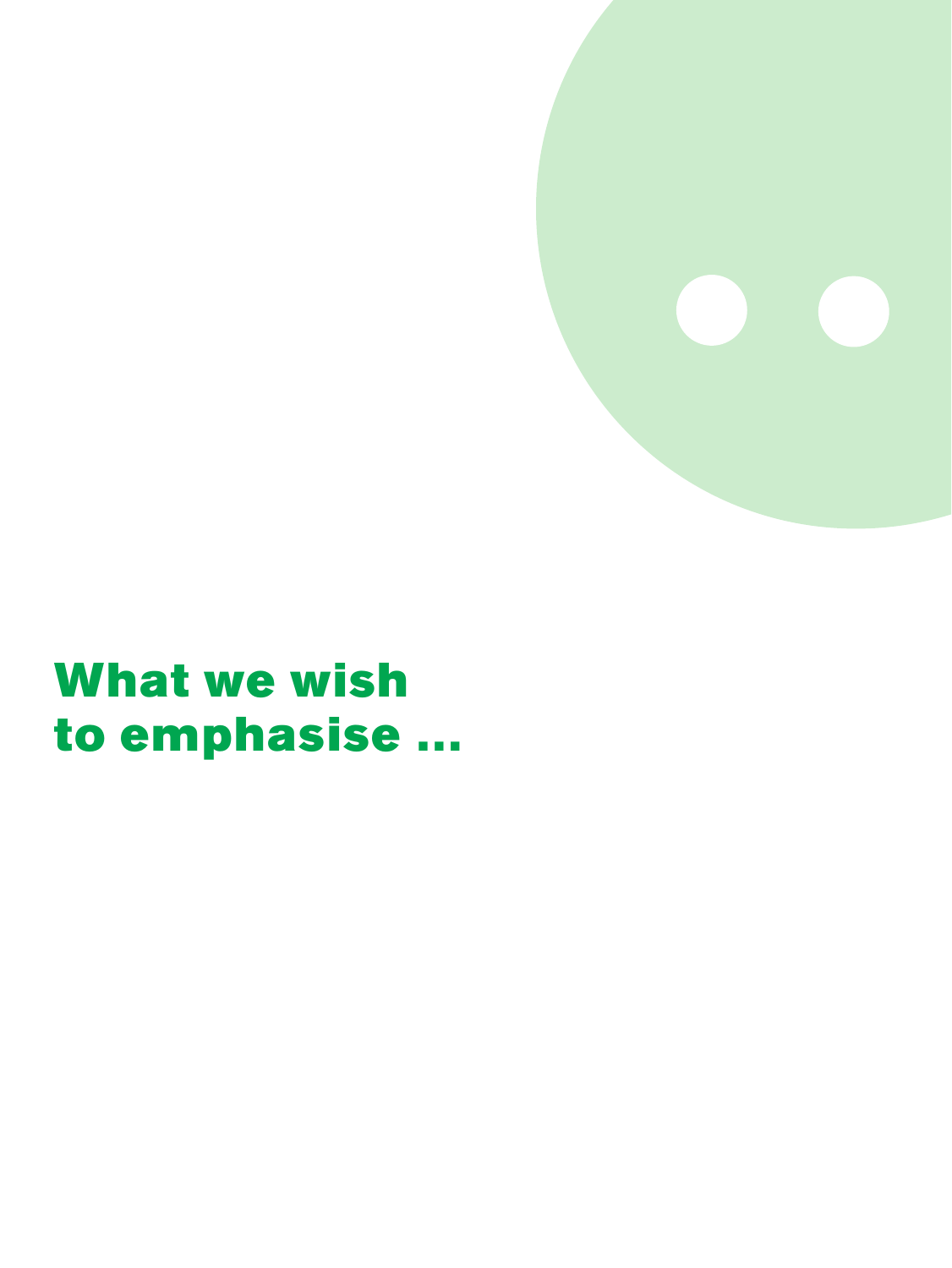

When your child goes to kindergarten and later to school, German becomes an important language for it. It needs your help and encouragement. Don't forget to use your own or the family language.

Schools offer courses in the local language and culture (HSK). This is a good opportunity to promote the first language. Enquire about it and register your child for it.

Read newspapers and books yourself and talk to your child about new topics! This enables both of you to develop and broaden your language further.

Motivate your child to read, both in German and in other languages.

Besides German and English, it is worthwhile for your child to command a further language. This improves its chances of getting a good job.

Language is a treasure – every language. Its value grows, the better it is developed and cared for. A good command of languages is these days a deciding factor in the work place and society.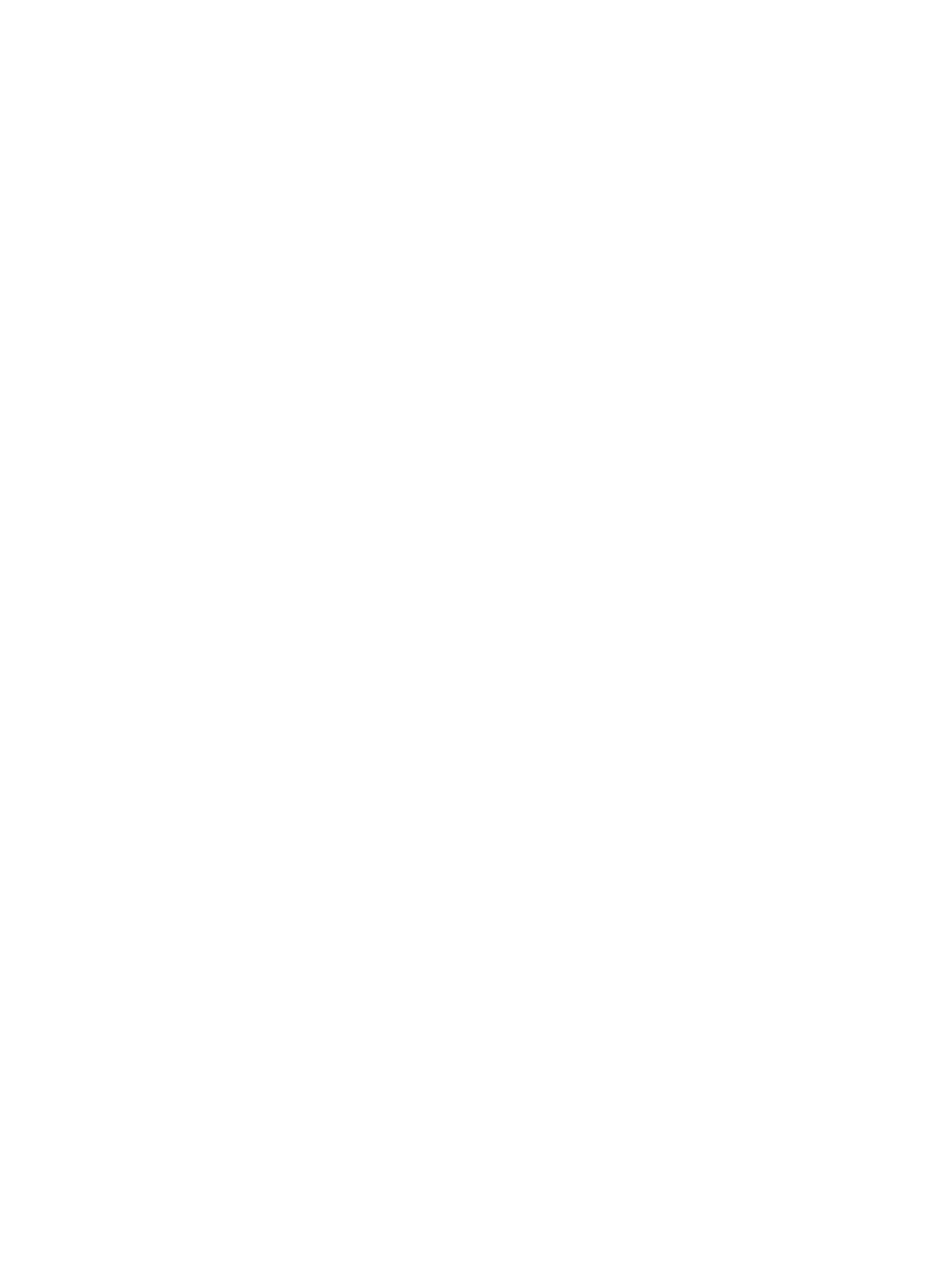### Institutions and Offers for Advising and Supporting Parents

#### Parent Advice

Parent advice covers topics such as health, diet and development of your infant and young child. You get expert advice on daily questions of bringing up. Also it offers a chance to make contact with other parents.

#### Communal Administration

Information on day nurseries, play groups and kindergartens in your area are available from your commune or from *www.kinderbetreuung.lu.ch*

#### Book and Games Libraries

Many places have libraries where you can borrow books and games. Ask in your local library whether they stock children's books in either your first or family language. Increasing numbers of libraries have books in different languages.

#### Advice about Bringing up Your Children

*Advice on bringing up your children by telephone or personally:* The family social service helps you to find solutions to problems about bringing up your children in difficult situations e.g. anxiety, hyperactivity, quarrelling between siblings, problems in dealing with children of the same age.

*«familienbar» – A Project of Parents for Parents:* The «familienbar» is a platform for discussions between parents for parents, where both mothers and fathers can discuss problems together.

#### Speech Therapy

A variety of approaches is used in speech therapy. The objective is to identify your child's problem as soon as possible and choose the appropriate treatment.

#### Early Remedial Educational Service

The remedial educational service can determine the state of development of your child and answer your questions concerning the child's personality development and

problems with its up-bringing. Your child gets targeted help in games and in activities of daily living enabling it to broaden its abilities.

#### School Psychological Service

The school psychological service is available to help you deal with psychological problems experienced in bringing up the child and in school.

#### Child and Youth Psychiatric Service

The canton Lucerne's child and youth psychiatric service is a medicinal institute that deals with psychological, psychosomatic and psychosocial problems.

#### Psychosomatic Motor Disorder Therapy

In psychosomatic therapy, movement and play are the methods used. In a sheltered environment, the child can try new things, alone or in a small group, and so improve its motorial abilities. This increases its action radius and reinforces its self-confidence.

Addresses for the services given above can be found under *www.sozialenetze.lu.ch*